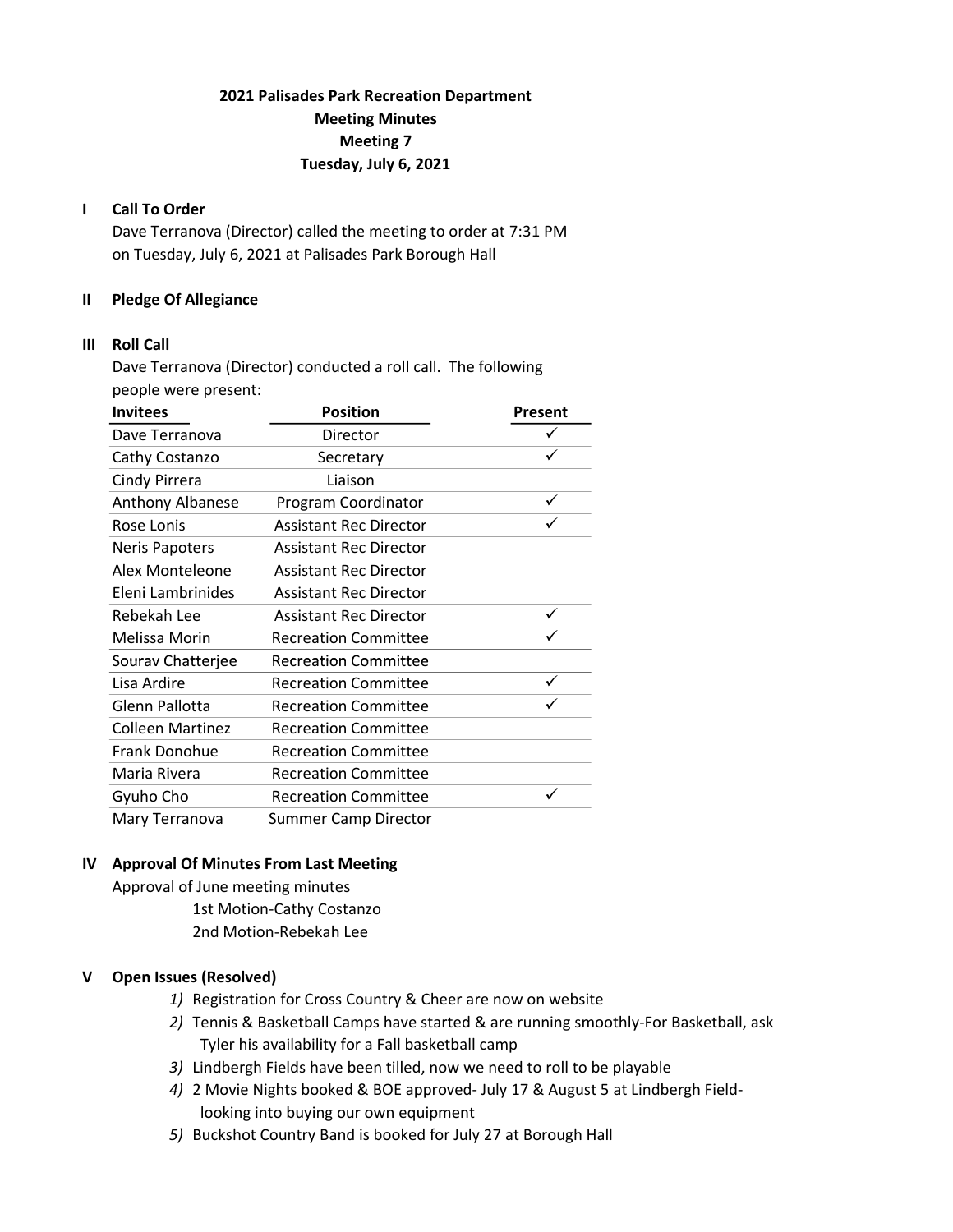# V Open Issues (Resolved)-Continued

- 6) Junior Police Academy cancelled due to COVID
- 7) Glen Avenue will be used for Food Truck Event in the Fall-Nov 7-email Gina & Branka for approval by the Mayor & Council and the Health Dept
- 8) Summer Camp started today at the pool & will run weekdays through 8/6
- 9) Our department will maintain Lindbergh School fields going forward- BOE will assist when necessary

### VI New Business (Working)

- 1) Meet with Dr Cirillo on procedures going forward-Cathy & Dave to set date
- 2) Set up CPR Classes-on hold due to Covid-Cathy to follow up
- 3) Send out email flyer with all programs-this will be finalized & sent sometime in July
- 4) Per Dave's discussion with AD Spafford-emails will be sent to all HS coaches to ask what Recreation can do to supporting their programs-on hold, will send in August
- 5) We are determining what equipment needs to be ordered, as well as securing referees for our Fall Soccer program
- 6) Webmaster hired & paid, awaiting creation of new Recreation website
- 7) I am going to ask Dr Cirillo to help promote our programs both now & going forward
- 8) We need to set up registration for Soccer ASAP-Sonny sent preliminary flyer- It will be finalized & posted the week of 7/5
- 9) Start planning 2022's Memorial Day Parade as soon as possible-Fire Dept Band & Stage- Cathy to email Rob
- 10) 50 NY Jets Game Tickets Reserved for Nov 21 vs Miami-create & flyer & put on website
- 11) Need to reserve stage & Santa for Christmas
- 12) Edgewater grammar school children need to receive football flyer to register
- 13) Mound on large field at Lindbergh needs to be rebuilt with purchased clay bricks
- 14) Create flyer for Summer Concert Series booking on 7/28
- 15) Checklist & Recreation Program information for our table at National Night Out

|                                         | <b>Potential New Programs/Events</b> |                                |  |
|-----------------------------------------|--------------------------------------|--------------------------------|--|
| <b>Restart Existing Programs/Events</b> | Golf                                 | <b>Food Truck Gathering</b>    |  |
| Volleyball                              | <b>Bowling</b>                       | American Dream Trip            |  |
| <b>Cross Country</b>                    | Ping Pong                            | <b>Comedy Night</b>            |  |
| Skiing                                  | Indoor Skydiving                     | Movie Theatre Rental-(October) |  |
| Middle School Basketball                | Field Day                            | Senior Prom for Elderly        |  |
| <b>Softball</b>                         | Arts & Crafts                        | Disco Night for Elderly        |  |
|                                         | Bingo-Family & Candy                 | Cooking                        |  |
|                                         | <b>Adult Kickball</b>                | Badminton<br>Chess             |  |

### VII Agenda

- 1) Committee Reports
	- a) Soccer-Sonny Chatterjee (Reserve Indoor Dates & 4 Divsions for Outdoor U6-U16)
	- b) Easter-Anthony Albanese (Keep Drive-Thru & Tweak-Include Raffle for Yearbook)
	- c) Basketball-Melissa Morin (Email Kenny for Columbus Park hoop installation)
	- d) Memorial Day Parade-Rose Lonis
	- e) Summer Camp-Mary Terranova
	- f) Summer Concert Series-Eleni Lambrinides